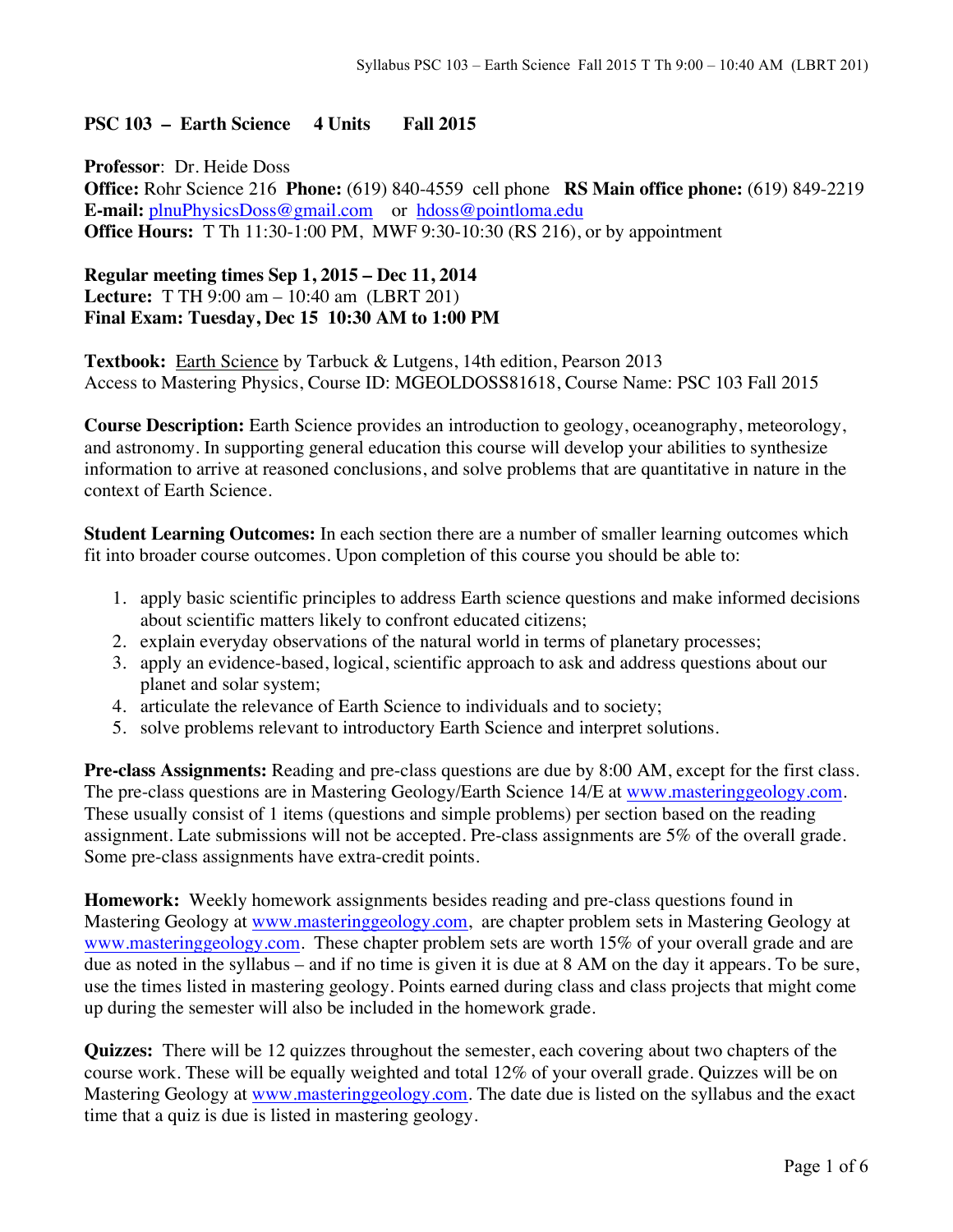**Exams:** There will be four in-class exams during the semester comprising 48% of your grade. There is also a final exam (worth 20% of your overall grade). Partial credit for non-multiple choice problems will be given for correct reasoning at any step of a problem, but only if it is communicated clearly enough for me to understand. For problems that call for solution or explanation, no credit will be given for an answer alone; the method or reasoning must also be shown. No make-up exams are allowed except for warranted circumstances. *You must take ALL the exams in order to pass the class*.

**Final Exam Policy:** Successful completion of this class requires taking the final examination **on its scheduled day, Tuesday December 15, 2014, 10:30 AM – 1:00 PM**. The final examination schedule is posted on the Class Schedules site. **No requests for early examinations or alternative days will be approved**. The final exam is worth 20% of your grade.

| <b>Component</b> | Weight                       |
|------------------|------------------------------|
| Pre-Class        | $5\%$                        |
| Homework         | 15%                          |
| Quizzes (12)     | $12\%$<br>(equally weighted) |
| Tests $(4)$      | 48%                          |
| Final Exam       | 20%                          |

**Final Grade:** The points you receive during the course are weighted accordingly:

The grade you earn in this course is based on the following scale:

| ັ<br>A  |          | B+       | B          | $B -$                 |         |                       |                       | D+      |            |          |
|---------|----------|----------|------------|-----------------------|---------|-----------------------|-----------------------|---------|------------|----------|
| $S \ge$ | 91.5     | 89.5     | 86.5       | $82.5$   79.5         |         | 76.5                  | 72.5                  | 69.5    | 66.5       | 62.5     |
| 91.5    | $>S\geq$ | $>S\geq$ | $ S^{\ge}$ | $\rightarrow$ S $\ge$ | $>S\ge$ | $\Rightarrow$ S $\ge$ | $\rightarrow$ S $\ge$ | $>S\ge$ | $>S_{\ge}$ | $>S\geq$ |
|         | 89.5     | 86.5     | 82.5       | 79.5                  | 76.5    | 72.5                  | 69.5                  | 66.5    | 62.5       | 59.5     |

**Attendance and Participation:** Regular and punctual attendance at all classes is considered essential. Some activities through this course occur only during class time and cannot be made-up. Let me know in advance if you must miss class. Attendance is one factor used in determining borderline grades. If absences become excessive, you will be required to meet with me and the situation will be dealt with on a case-by-case basis.

**Academic Integrity and Honesty:** All students are expected to uphold the highest standards of honesty and integrity in their academic work. Cheating or plagiarism may result at a minimum in failure on the assignment and may result in an automatic failure in this course. Students should demonstrate academic honesty by doing original work and by giving appropriate credit to the ideas of others. As explained in the university catalog, academic dishonesty is the act of presenting information, ideas, and/or concepts as one's own when in reality they are the results of another person's creativity and effort. Violations of university academic honesty include cheating, plagiarism, falsification, aiding the academic dishonesty of others, or malicious misuse of university resources. A faculty member who believes a situation involving academic dishonesty has been detected may assign a failing grade for a) that particular assignment or examination, and/or b) the course following the procedure in the university catalog. Students may appeal also using the procedure in the university catalog. See the university catalog, Academic Policies for further information.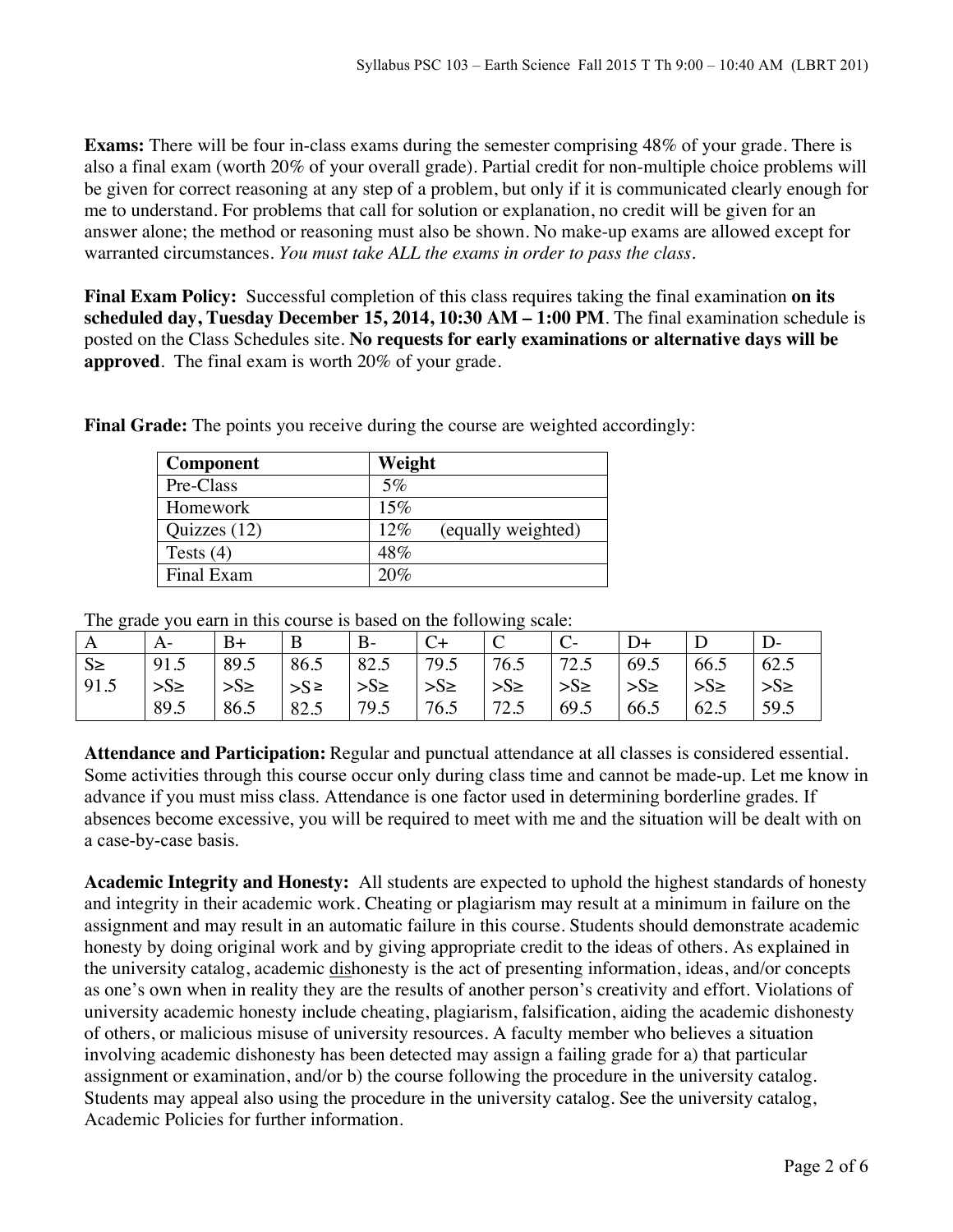**Academic Accommodations**: While all students are expected to meet the minimum academic standards for completion of this course as established by the instructor, students with disabilities may require academic accommodations. At Point Loma Nazarene University, students requesting academic accommodations must file documentation with the Disability Resource Center (DRC), located in the Bond Academic Center. Once the student files documentation, the Disability Resource Center will contact the student's instructors and provide written recommendations for reasonable and appropriate accommodations to meet the individual needs of the student. See Academic Policies in the undergraduate academic catalog. This policy assists the university in its commitment to full compliance with Section 504 of the Rehabilitation Act of 1973, the Americans with Disabilities (ADA) Act of 1990, and ADA Amendments Act of 2008, all of which prohibit discrimination against students with disabilities and guarantees all qualified students equal access to and benefits of PLNU programs and activities.

**FERPA Policy:** In compliance with federal law, neither PLNU student ID nor social security number should be used in publicly posted grades or returned sets of assignments without student written permission. This class will meet the federal requirements by distributing grades and papers individually. Also, in compliance with FERPA, you will be the only person given information about your progress in this class unless you have designated others to receive it in the "Information Release" section of the student portal. See Policy Statements in the undergrad academic catalog.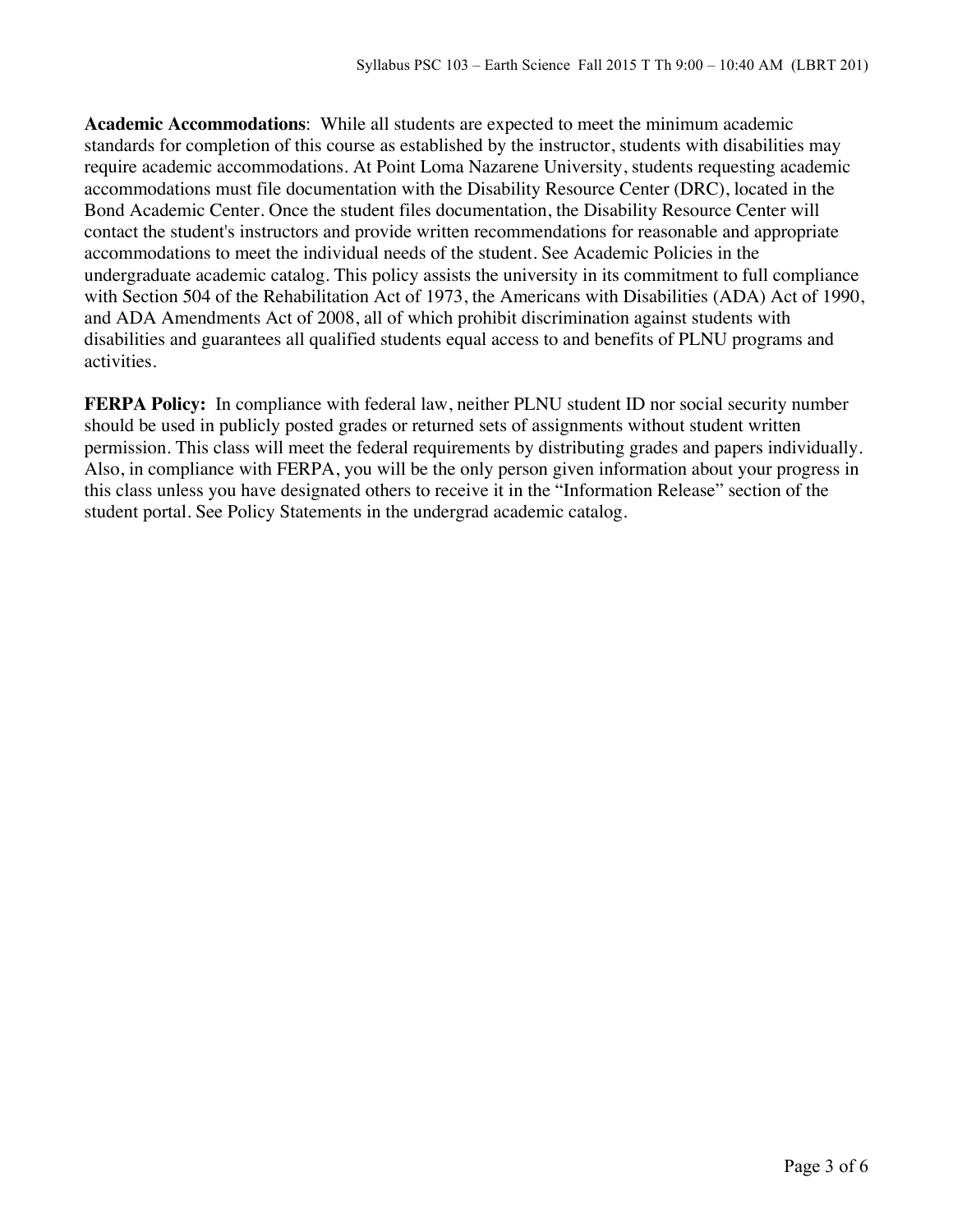Tentative Syllabus – subject to updates

|  |  | Pre-class assignments are due by 8:00 AM on day of class unless otherwise noted. HW are due as noted. |
|--|--|-------------------------------------------------------------------------------------------------------|
|  |  |                                                                                                       |

| <b>Date</b>   | <b>Topics</b>                               | <b>Assignments</b>                      |
|---------------|---------------------------------------------|-----------------------------------------|
| 9/1/15        | <b>NO MEETING</b>                           |                                         |
| $T =$         |                                             |                                         |
| <b>Monday</b> | <b>Monday schedule</b>                      |                                         |
| schedule      |                                             |                                         |
| 9/3/15        | Introduction to Earth Science Chapter 1     | Chapter 1                               |
| Th            |                                             | pre-class 1 due 9/5                     |
|               |                                             | MG ch 1 due 9/6                         |
|               |                                             | <b>HW Intro to Mastering</b>            |
|               |                                             | Geology due 9/5                         |
| 9/8/15        | Minerals Ch 2.1-2.6                         | $2.1 - 2.\overline{6}$                  |
| T             |                                             | pre-class 2 due                         |
|               |                                             | MG ch 1 due                             |
| 9/10/15       | Rocks Ch 3.1-3.5                            | $3.1 - 3.5$                             |
| Th            |                                             | pre-class 3 due                         |
|               |                                             | MG ch 2 due                             |
|               |                                             | Quiz 1 due by 9 pm $(1,2)$              |
| 9/15/15       | Weathering Ch 4.1-4.3, 4.9-4.13             | 4.1-4.3, 4.9-4.13                       |
| T             |                                             | pre-class 4 due                         |
|               |                                             | MG ch 3 due                             |
| 9/17/15       | Running Water Ch 5.1-5.8                    | $5.1 - 5.8$                             |
| Th            |                                             | pre-class 5 due                         |
|               |                                             | MG ch 4 due                             |
|               |                                             | Quiz 2 due by 9 pm $(3,4)$              |
| 9/22/15       | Ground Water and Glaciers 5.9-5.12, 6.1-6.7 | 5.9-5.12, 6.1-6.7                       |
| T             |                                             | pre-class 6 due                         |
|               |                                             | MG ch 5 due 9/23 9 pm                   |
| 9/24/15       | Deserts and Wrap-Up 6.9-6.11                | 6.9-6.11                                |
| Th            |                                             | pre-class 7 due                         |
|               |                                             | MG ch 6 due 9/26 by 9 pm                |
|               |                                             | Quiz 3 due 9/27 by 9 pm (5,6)           |
| 9/29/15       | <b>Exam 1 Chapters 2-6</b>                  | pre-class 8 due                         |
| T             |                                             | 7.1-7.11                                |
|               |                                             | MG ch 7                                 |
| 10/1/15       | Plate Tectonics 7.1-7.11                    | 7.1-7.11                                |
| Th            |                                             | pre-class 9 due                         |
|               |                                             | MG ch 7 due 10/3 by 9 pm                |
| 10/6/15       |                                             | $8.1 - 8.8$                             |
| $\mathbf T$   | Plate Tectonics; Earthquakes 8.1-8.8        | pre-class 10 due                        |
|               |                                             |                                         |
|               |                                             | MG ch 8 due 10/7 by 9 pm<br>$9.1 - 9.7$ |
| 10/8/15       | Earthquakes; Volcanoes 9.1-9.7              |                                         |
| Th            |                                             | pre-class 11 due;                       |
|               |                                             | Quiz 4 due by $9 \text{pm} (7,8)$       |
|               |                                             | MG ch 9                                 |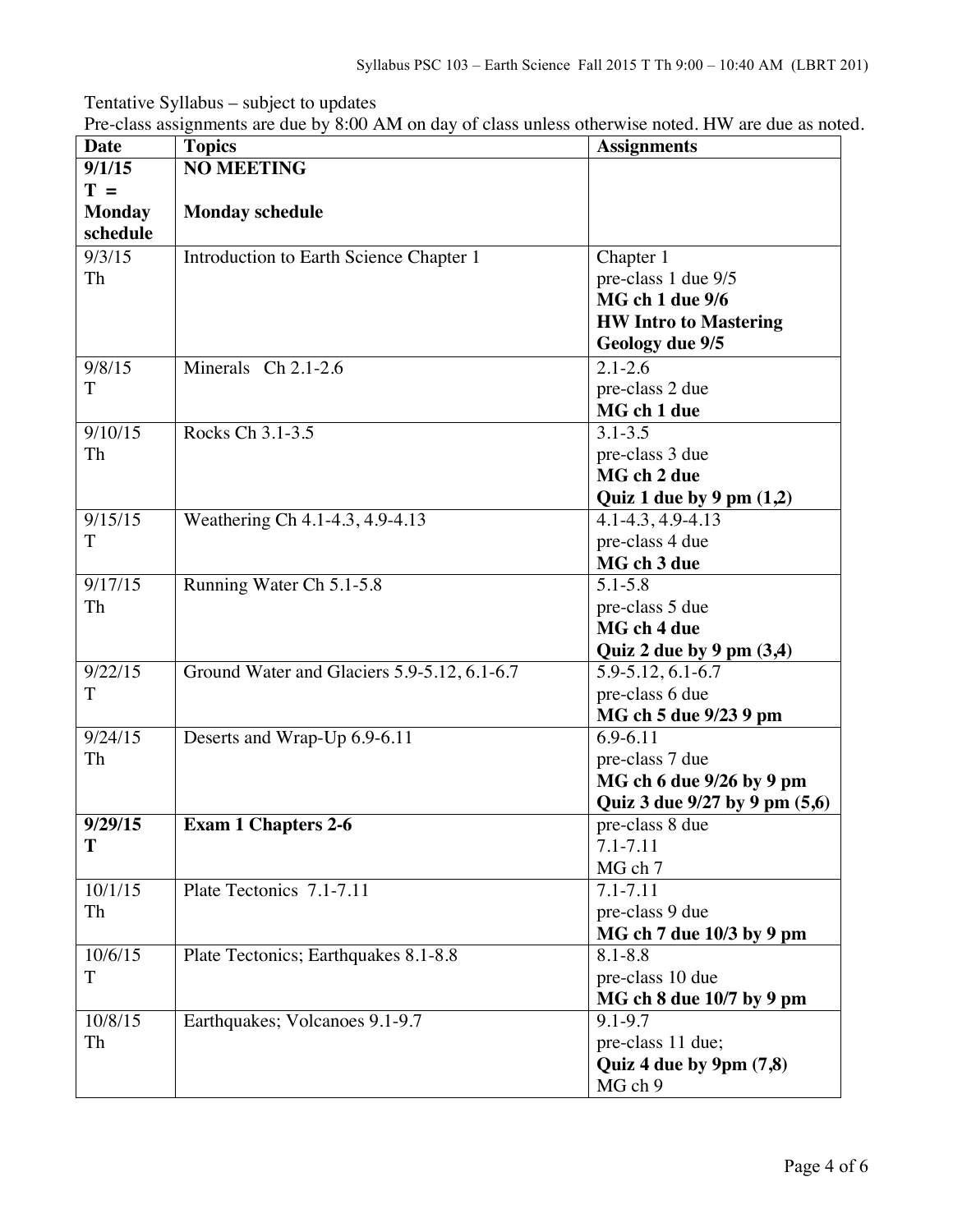| <b>Date</b>           | <b>Topics</b>                           | <b>Assignments</b>            |
|-----------------------|-----------------------------------------|-------------------------------|
| $\overline{10}/13/15$ | Volcanoes 9.8-9.12                      | 9.8-9.12                      |
| T                     |                                         | pre-class 12 due              |
|                       |                                         | MG ch 9 due 10/14 by 9 pm     |
| 10/15/15              | Crustal Deformation 10.1-10.7           | $10.1 - 10.7$                 |
| Th                    |                                         | pre-class 13 due              |
|                       |                                         | MG ch 10 due 10/17 by 9 pm    |
|                       |                                         | Quiz 5 due 10/18 - 9pm (9,10) |
| 10/20/15              | Geologic Time 11.1-11.7                 | 11.1-11.7                     |
| T                     |                                         | pre-class 14 due              |
|                       |                                         | MG ch 11 due 10/21 by 9 pm    |
| 10/22/15              | <b>Exam 2 Chapter 7-11</b>              | pre-class 15 due              |
| Th                    |                                         | MG ch 13                      |
| 10/27/15              | The Ocean Floor 13.1-13.7               | 13.1-13.7                     |
| T                     |                                         | pre-class 16 due              |
|                       |                                         | MG ch 13 due 10/28 9pm        |
| 10/29/15              | Ocean Water and Tides 14.1-14.5, 15.9   | $\overline{14.1}$ -14.5, 15.9 |
| Th                    |                                         | pre-class 17 due              |
|                       |                                         | MG ch 14 due 11/1 by 9 pm     |
|                       |                                         | Quiz 6 due 11/2 9 pm (13,14)  |
| 11/3/15               | Dynamic Ocean 15.1-15.8                 | $15.1 - 15.8$                 |
| T                     |                                         | pre-class 18 due              |
|                       |                                         | MG ch 15 due 11/4 9 pm        |
| 11/5/15               | The Atmosphere 16.1-16.9                | $16.1 - 16.9$                 |
| Th                    |                                         | pre-class 19 due              |
|                       |                                         | MG ch 16 due 11/7 9 pm        |
|                       |                                         | Quiz 7 due 11/8 9 pm (15,16)  |
| 11/10/15              | Clouds 17.1-17.10                       | $17.1 - 17.10$                |
| T                     |                                         | pre-class 20 due              |
|                       |                                         | MG ch 17 due 11/11 9 pm       |
| 11/12/15              | Wind 18.1-18.8                          | $18.1 - 18.8$                 |
| Th                    |                                         | pre-class 21 due              |
|                       |                                         | MG ch 18 due 11/15 9 pm       |
|                       |                                         | Quiz 8 due 11/16 9 pm (17,18) |
| 11/17/15              | Global Temperature and Climate; Wrap Up | 20.8-20.11                    |
| T                     | 20.8-20.11                              | pre-class 22 due              |
|                       |                                         | MG ch 20 due 11/17 9 pm       |
|                       |                                         | Quiz 9 due 11/18 9 pm (20)    |
| 11/19/15              | <b>Exam 3 Chapters 13-18, 20</b>        | pre-class 23 due              |
| Th                    |                                         | MG ch 21                      |